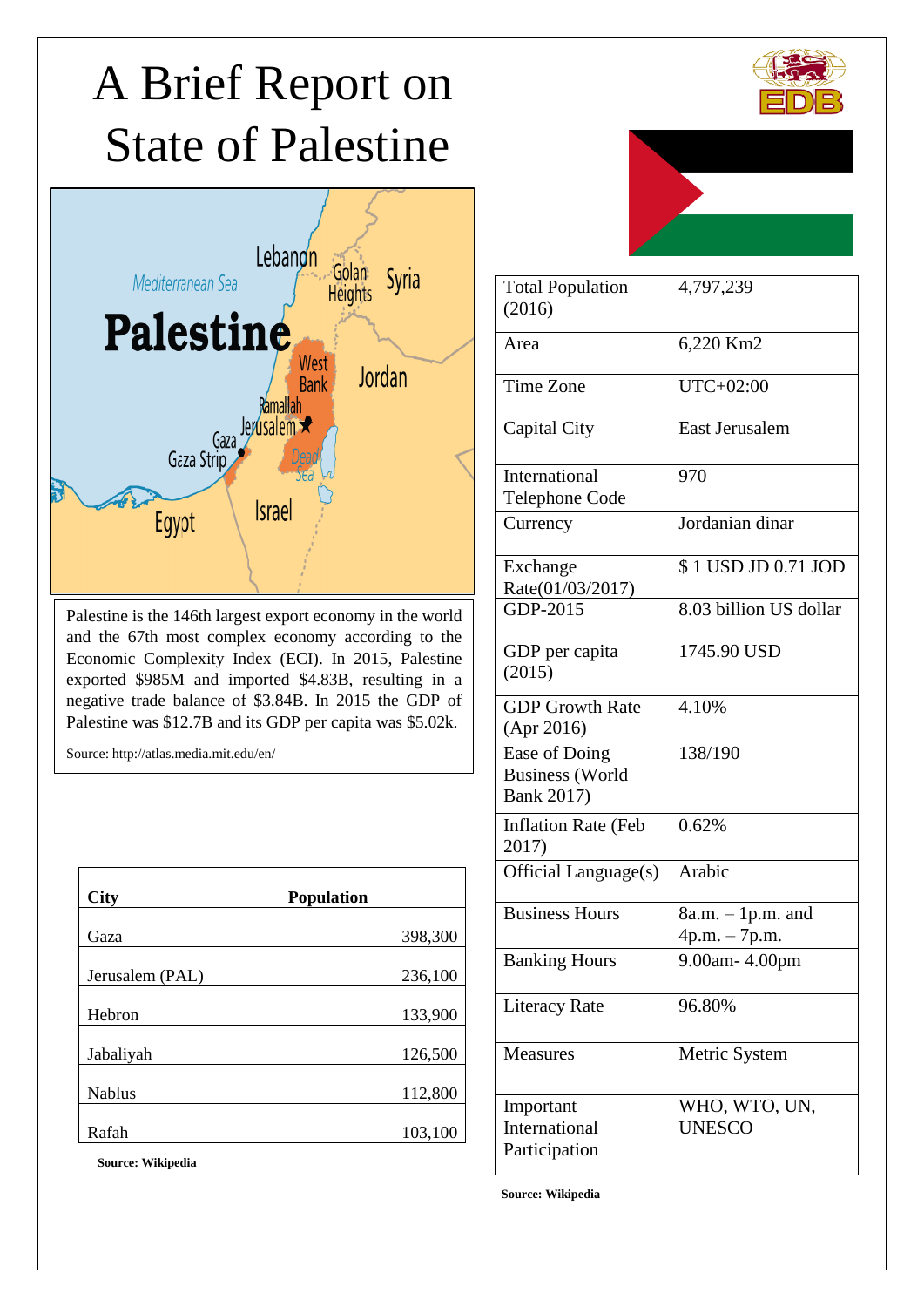

**Palestine Trade with the World (2011-2015)**

*Source: Trade Map*

## **Major Import Sources of Palestine 2015**

# **Major Export Destinations of Palestine 2015**



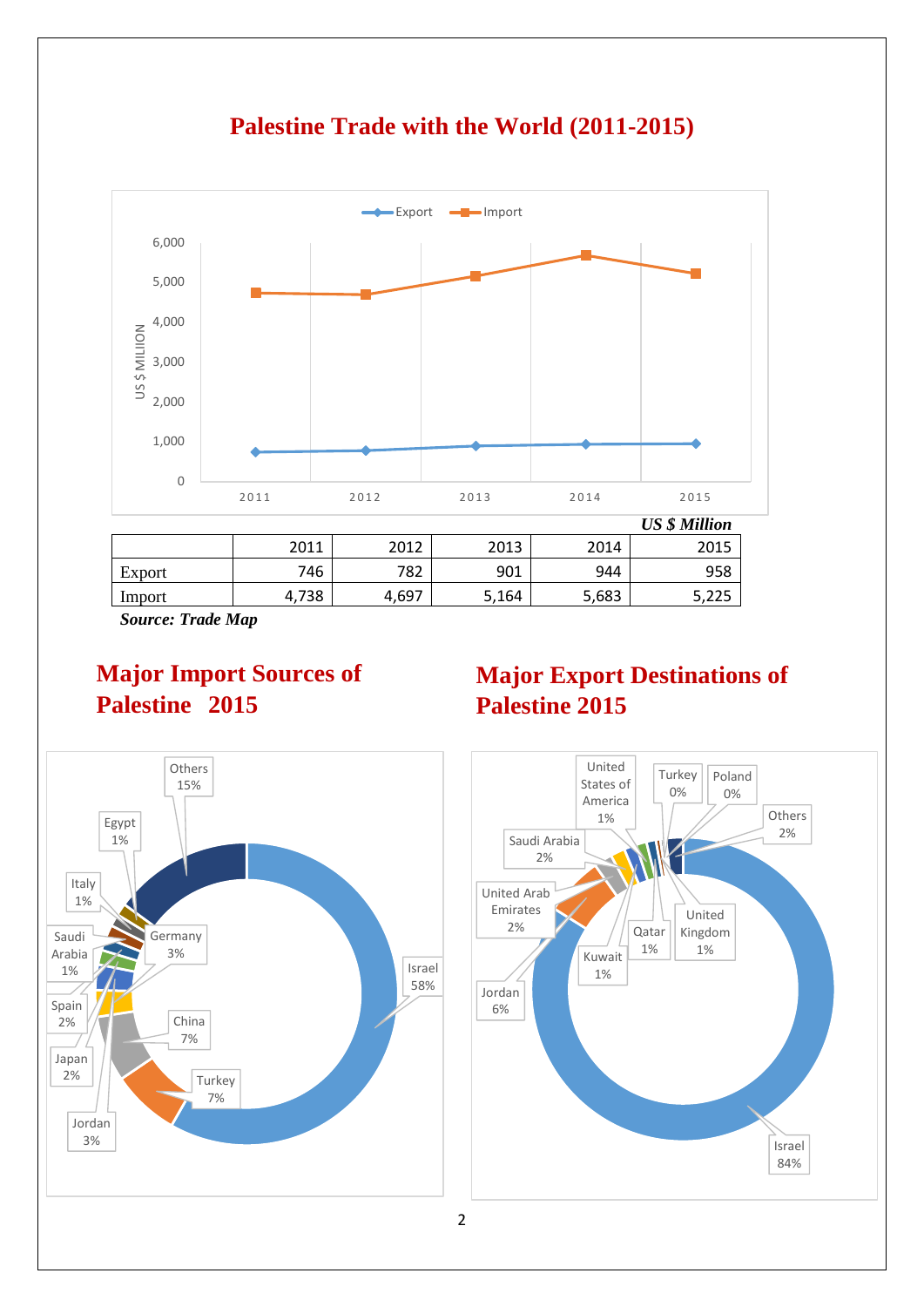## **Major Import Products of Palestine 2015**





**Sri Lanka- Palestine Trade (2004-2011)**

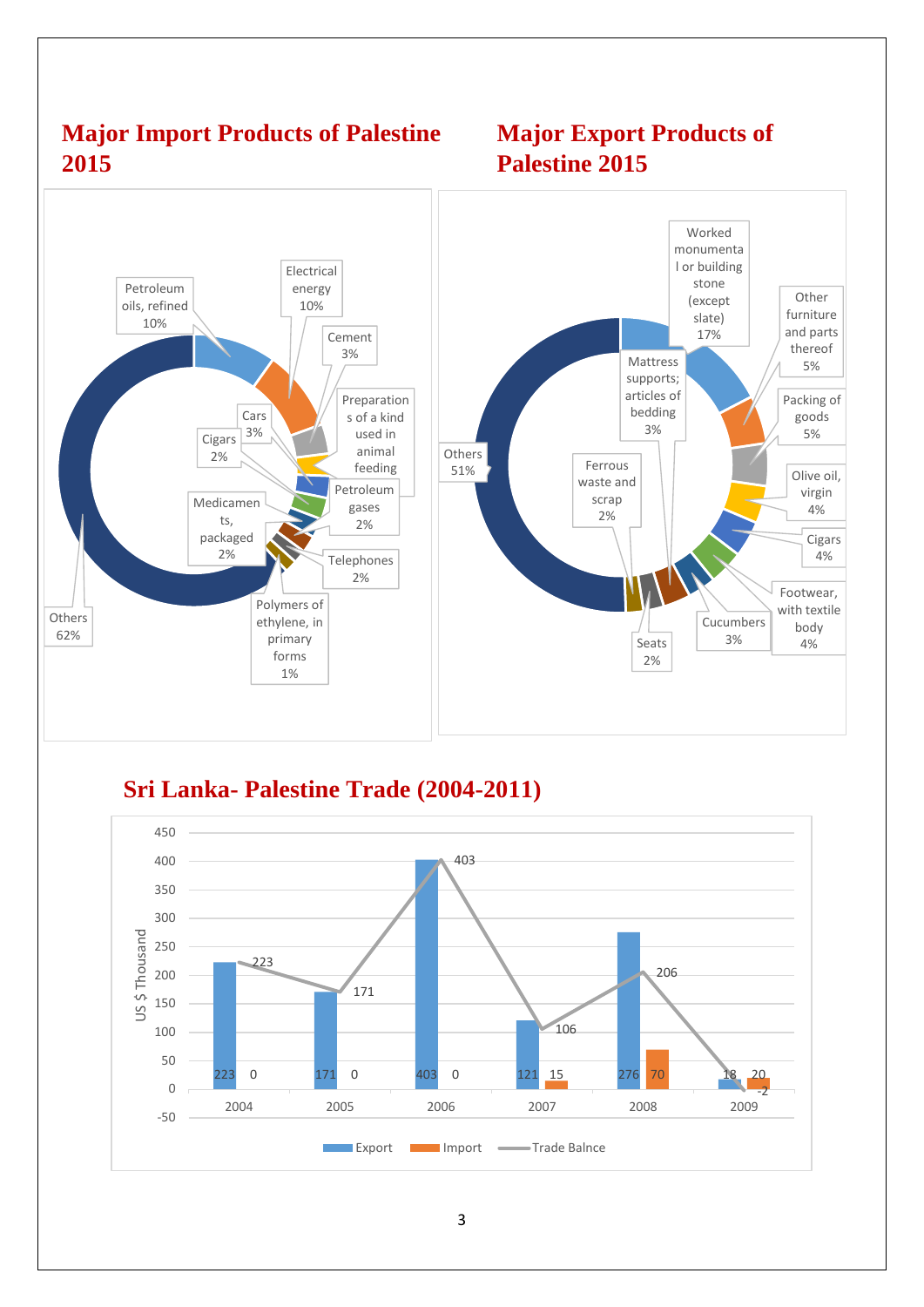#### Sri Lanka- Palestine Trade (2004-2009)

|               | 2004 | 2005 | 2006 | 2007 | 2008 | 2009 |
|---------------|------|------|------|------|------|------|
| Export        | 223  | 171  | 403  | 121  | 276  | 18   |
| Import        |      |      |      | 15   | 70   | 20   |
| Trade Balance | 223  | 171  | 403  | 106  | 206  | ΞZ   |

*Source: Sri Lanka Export Statistic/ Information Technology Division /Sri Lanka Export Development Board*

❖ There are no records could able to find after year 2009

### Major Exported products from Sri Lanka to Palestine

- \* Tea, black (fermented or partly) \* Green Tea \* Coconut Fiber Products \* Desiccated Coconut
- \* Defatted Coconuts \* Liquid Coconut Milk
- \* Fruit Juices \* Table/kitchen articles, parts, stainless steel

## **Sri Lankan products with export potential to Palestine**

- Fiberboard of wood
- Parts and accessories of the motor vehicles
- Tugs, pusher craft
- Copra
- Refrigerators, freezers
- Packing of goods
- Insulated wire; optical fiber cables
- Other furniture and parts thereof
- Glazed ceramic flags and pavers including glazed ceramic mosaic cubes
- Parts and accessories for office machines
- Bran, sharps (middlings) and other residues
- Women's suits, not knit
- Worked monumental or building stone (except slate)
- Men's suits, not knit
- Bread, pastry, cakes, biscuits and other baked goods
- Food preparations not elsewhere specified
- Footwear, with leather body
- New pneumatic tires, of rubber
- Parachutes
- Switches, fuses & related circuit protection
- Frozen fish, excluding fillets
- Tea
- Rice
- Structures and parts thereof (bridges, lock gates, towers, etc)
- Electronic integrated circuits
- Cigars
- Other nuts
- Parts for use with hoists and excavation machinery
- Coconuts, Brazil nuts and cashew nuts
- Cartons, boxes, cases, other paper packing containers
- Dried legumes
- Plastic parts for office supplies, apparel, furniture, oth.
- Tobacco, raw
- Shaving products
- Articles and equipment for general physical exercise
- Toys, scale models, puzzles
- Travel goods, suitcases, handbags, wallets, cases
- Other not reinforced plastic plates, sheets, film, foil and strip
- Women's suits
- 
- 
-